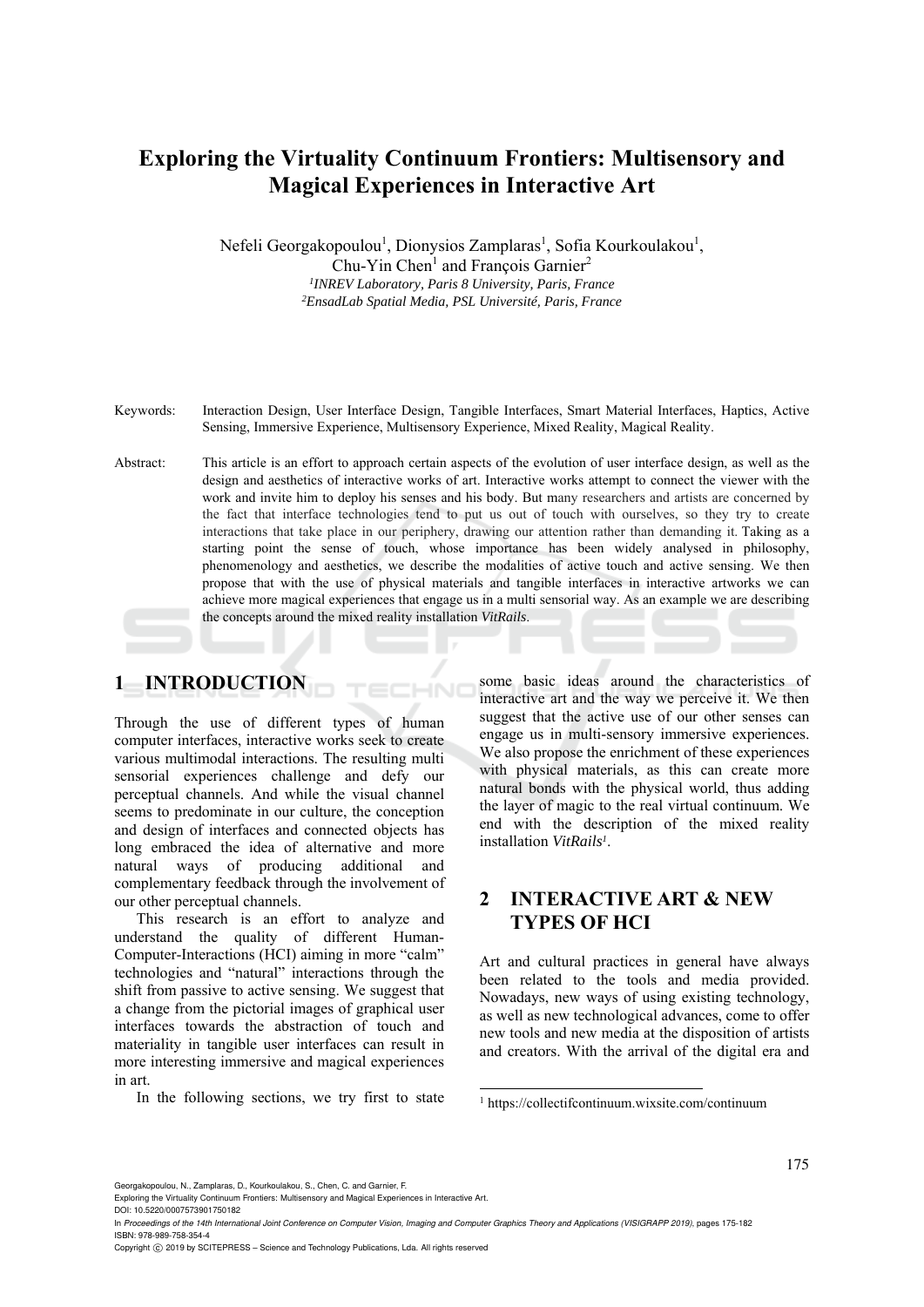the computers, the borders between different forms of art merge. The image becomes more modulable and easy to manipulate and transform, sometimes even more abstract, challenging anew the notions of time and space, putting the viewer / spectator in the center of action and minimizing the distance between subject and object. As the technological tools in our disposal continue to evolve, the borders between the different forms of expression also become more blurry (Manovich, 2001).

Interactive works are a form of expression that attempt to connect the viewer with the work, involve him and make him participate in the events, to make him interact with his body and his mind. The human body and the way it operates, which in some forms of artistic expression are less important, become now fundamental notions in the evolution of the narrative. Interactive works often reveal the body and the senses during the process of the experience.

Moreover, interactive art conceives the work as "open" to the various manipulations of the visitor, and thus in a certain way it is proposed as "unfinished" by its creator. To the action of the spectator, the work becomes phenomenologically different and same goes for the experience. This is obviously not without asking questions about the limits of the work or the role of interaction, or even the role of the artist himself (Balpe, 2000).

The interaction with our environment, whether real or virtual, becomes possible through the body, through the use and coordination of expressions, movements, or speech. The response of the environment is received at the emotional and mental levels via our five main senses.

From the human perception point of view, our five primary senses constitute our sensory modalities and modes of communication. When it comes to virtual and interactive works, we use the word modality to describe the input or output modes of interaction. This means that an interaction modality can be defined as a particular and concrete form of a communication mode (Appert, 2016). From these notions, we can deduce that an interactive work is multimodal when it has several modalities as input or output. The notion of modalities is of great importance in the fields of interaction and interface design.

Most interface technologies tend to separate the functions of our physical body, bringing us near to a state of disintegration by putting us out of touch with ourselves and the environment around us (McLuhan, 1964). Moreover, the reception of the majority of the information that comes from the digital world is made through devices that we carry on with us, that

tend to remove us from our surroundings and demand our attention. Nevertheless, many researchers and artists are concerned by this fact and try to create more "calm" technologies, where the interactions take place in our periphery, drawing our attention rather than demanding it.

We are now witnessing new opportunities in interactive art especially with the introduction of new materials and interface technologies such as Tangible User Interfaces (Ishii, 2008), Organic User Interfaces (Vertegaal and Poupyrev, 2008), and Reality-Based Interfaces (Jacob et al., 2008) as well as with the new vision called Smart Material Interfaces (Minuto and Nijholt, 2013) - TUI, OUI, RBI and SMI respectively.

All of these interaction styles try to take advantage on users' pre-existing knowledge of everyday life, except of SMIs which are trying to surpass classical patterns of interaction and abandon the "digital feeling" for a more analog and continuous type of interaction through methods that focus on the properties of materials (Minuto and Nijholt, 2013). This can add to interactive art and design a new layer of magic that transcends what we are already used to.

Here we are not going to discuss about magic as the possess of supernatural forces, but rather as the surprising phenomena that are hidden/existing in nature2 , and with the help of science and technology we can reveal them. We are going to focus on this magical and exciting quality of the combination of techno science with art which can make something seem different from ordinary things. We propose that with the use of physical materials in interactive artworks we can achieve more fluid experiences that engage us in a multi sensorial way. In the next section, we will be discussing the way we actively sense and perceive the interactive works, taking as a starting point haptics and the sense of touch.

## **3 FROM HAPTICS TO ACTIVE SENSING**

The word haptics comes from the greek word *haptein/háptô*, meaning touch<sup>3</sup>. In the field of art and aesthetics, this word has been used by the autrichien art historian AloïsRiegl who, in his work "Late

.

<sup>2</sup> https://www.larousse.fr/dictionnaires/francais/magie/48 531<br><sup>3</sup> Le Grand Robert. 2008, Dictionnaires Le

Robert/Sejer.500/117/200808/1LGR264CF-CD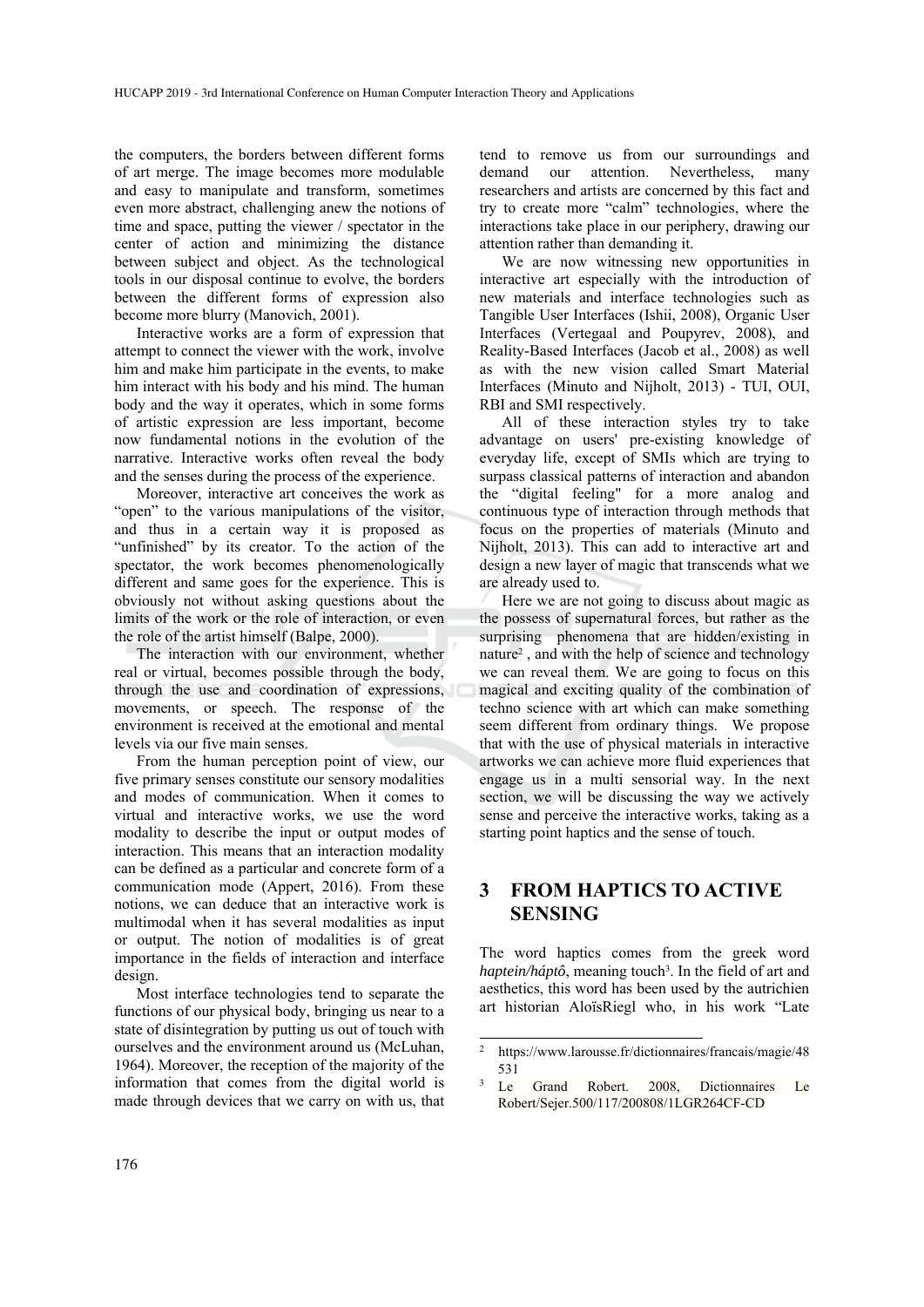Roman Art Industry" made the distinction between the optical and the tactile modes of representation and suggested an evolution from one pole to the other (Zerner, 1976). To these days, the word haptics is often used as the term to describe the kinesthetic and cutaneous sensory feedback.

Historically, the sense of touch has often been considered essential to our perception of the environment and the objects around us. According to Aristotle, who affirmed that things are tangible prior to being visible or audible, the touching, since it affects the whole body, can be considered as the sense of embodiment "par excellence" (Massie, 2013), to the extent that it places the man closer to the world and the things closer to him (Aristote, 1993).

According to Merleau-Ponty, but also many other theorists, like Varela, it is recognized that action and perception should be considered together when analyzing behavior and cognition (Merleau-Ponty, 1945; Varela et al, 1993).

Gibson, in his work, made the distinction between being touched and the act of touching, which he named active touching. These two notions made a rather obvious, but very important observation, that objects can be identified and distinguished more precisely if a person is allowed to move their hands and fingers.

This concept of exploration is relative to the theories of Merleau-Ponty. Our capacity of understanding and knowing our environment as human beings lies more to a combination of active processes. This should remind us that the interest of an active touching exploration resides, not only in the perceptual experience in itself, but also in the understanding of the way we form the knowledge of our surroundings and our world (Prescott et al, 2011).

Regarding the tactile perception, Loomis and Lederman (1986) attempted an analysis of interpreting information through this modality. According to them, a person can use multiple modes of exploration for each characteristic, when trying to identify an object through touch. They state that there are two fundamental and distinct senses that together provide us with a sense of touch: the cutaneous sense that provides an awareness of the stimulation and the kinesthesis that provides an awareness of the relative positioning of the body. The form that combines these two senses is described as the haptic perception, and it is the mode of exploration and understanding of our environment which interests this research.

In an attempt to generalize these ideas around

active touch to our other senses, many philosophers consider that all the senses function in a similar way to the touch and that they are based on the same principles (Levine and Touboul, 2015). For french philosopher and scientist Réné Descartes, for example, to see is first and foremost to touch. As the blind "sees" with his hands, a metaphor to state that the object in this case is to the hand what the ray of light is to the eye (Descartes, 1966).

Sensing and perceiving is in constant and codependent relation with our body and our spirit. Our meeting with the world happens through our bodies, as this is our way of expressing ourselves and our intentions in a visible form, a place where our spirit takes a form, a way to understand our surroundings. This incarnated consciousness is directly linked to our body and the world, because our existence as "bodies" cannot be separated from the existence of our world (Merleau-Ponty, 1945). In that way, a purely personal reality is created through our way of perceiving and the world becomes unique for each human being, outside of any objectivity.

## **4 MATERIALS AS INTERFACES**

As discussed above, unfortunately, technologies today only engage a small portion of our senses, deeply neglecting the full range of material qualities we experience in the physical world. (M.Coehlo, 2012). Materials have always played a major role in our lives and the way we communicate. Walls served historically as a visual representation surface, clay was a means of communication, the stick counting device used to record and document numbers and so on.

We are witnessing, through digital technology, a reduction of the hand to a finger. This has also changed the way we touch and communicate with the digital word. Our interaction with it happens in a more discrete manner, we make contact in a more "*on and off"* way.

Mark Weiser's insight, that computers might be seamlessly integrated into the world, marked an important overture in what might be called a "material turn" (Robles and Wiberg, 2010). The material turn in interaction design is formulated in tangibility. Tangible interactions connect the digital with the physical by reconsidering computation through materiality (Robles and Wiberg, 2010). Thanks to physical computing some artists focused on more tangible interfaces and therefore on the use of materials, either as a display, or as an interface. Interactivity through materials in digital arts is a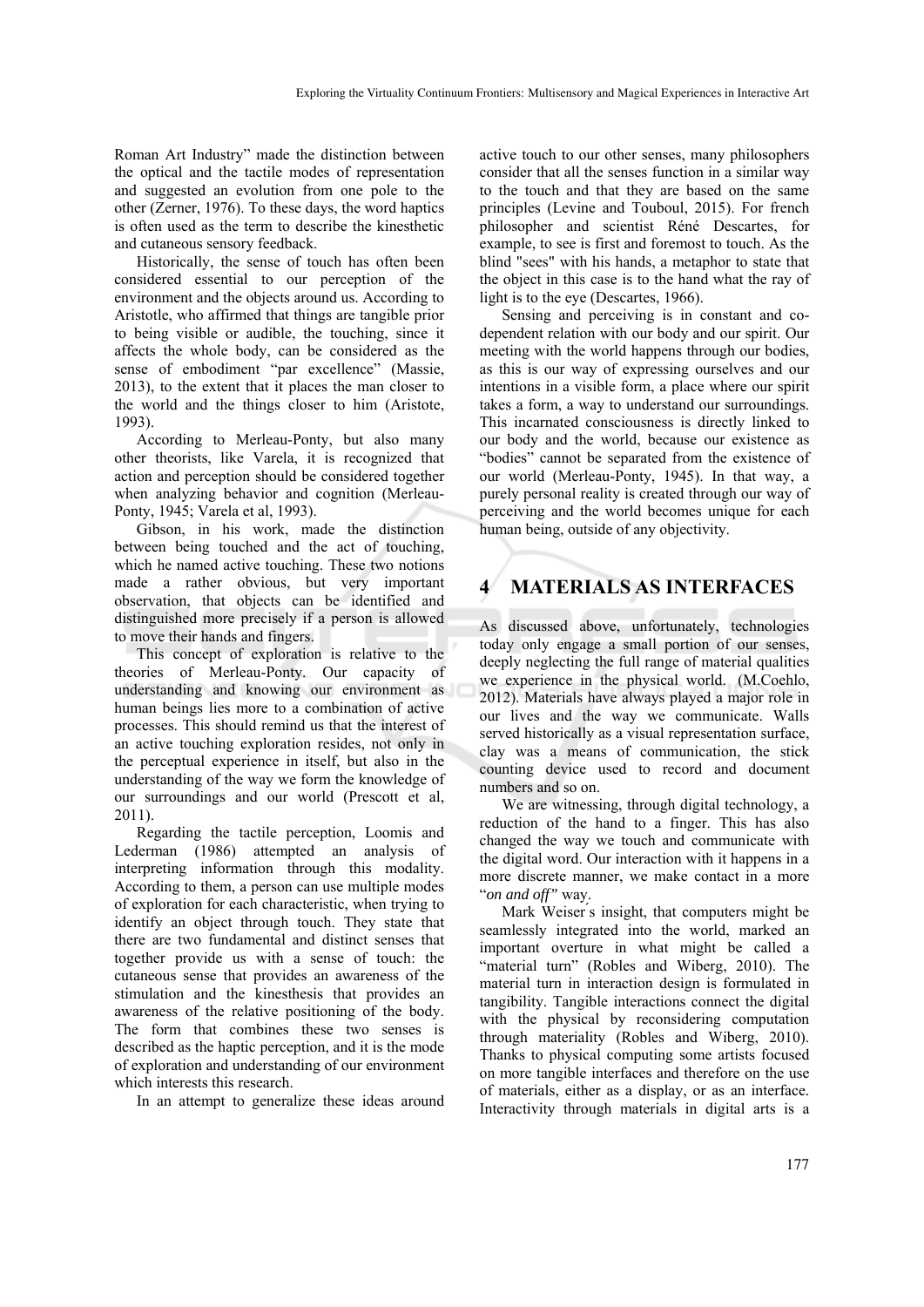characteristic that privileges the sense of touch. The hand stops being just an extension of our body that works in an "on and off" way; through the use of materials in digital artworks we can now sense our physical world in a different way, sometimes creating a magical experience.

## **5 MAGICAL REALITY AND THE EXAMPLE OF VITRAILS**

#### **5.1 Magical Reality**

Professor Hiroshi Ishii and his Tangible Media Group have a vision for the future of humanmaterial interaction, in which all digital information has a physical manifestation so that we can interact directly with it. We no longer think of designing the interface, but rather we conceive the interface itself as material.

The use of materials in our digital age offers the public a new and more natural form of interaction that brings the digital world closer to nature; a union that can give rise to a magical reality. Subbotsky (Subbotsky, 2010) describes the term magical reality as a contrast to physical reality in which magical events are forbidden. For Subbotsky magical events may happen, at least in children's play, in fantasy, dreams, and art. He is not interested on how magic is achieved but what effects are experienced as magic. For Rasmussen (Rasmussen et al, 2013) technological artifacts can construct such magical realities.

Hanna Landin (Landin,. 2005) investigates our relationship to technology that could be described as magical. She states that by the use of computergenerated images we can create illusions, but also through technology we can create 'magical' things; things that we can in theory understand, but somehow transcend common sense. Judith Guez (Guez, 2015) inspired by the effects of magical tricks, creates magical experiences through the mixture of Illusions between the Real and the Virtual (IRV). She uses real objects as interfaces for the interaction with the virtual world. Her research focuses on creating illusions between the real and the virtual and on exploring new artistic forms that challenge the concept of presence.

Andrea Minuto (Minuto and Pittarello, 2015) in a workshop about the relation of smart materials, art and technology in which students interpreted the relation between materiality and digitality in different modalities, noticed that when the digital

part was hidden under the hood, the visitor experienced a "magic" interaction between different materialities. Jongh Hepworth (Hepworth, 2007) points out that users are used to anything happening on their computer monitor, thus it is more interesting to investigate magical experiences in the gray area between virtuality and physicality. Hepworth is describing four ingredients of magical interaction: Surprise (something unexpected), Unordinary (something different from a previous experience), Unnatural (to do something you cannot do, for example using physical objects to select virtual content), Exciting (something you anticipate).

#### **5.2 Magical Materiality**

As all the above researches are referring mostly to the field of design and not to the domain of arts, we are now going to examine some artworks that use these ingredients by combining digital technology with materiality.

In Eye Catcher, an interactive project from Lin Zhang and Ran Xie, a seemingly inconspicuous frame on a wall, surprisely comes to life. Combining receptive software and analog mechanics, it reads your facial expression and expresses itself accordingly, in the form of two morphing black liquid blobs. (ferrofluid -- nanoparticles of ferromagnetic material suspended in a carrier liquid).

In lotus 7.0 an interactive project by Dutch design firm studio Roosegaarde, an illuminated reflective wall is coming to life without any mechanical support. The self-commissioned project is made from smart foil, lights and custom electronics. This unordinary interaction is achieved thanks to the smart foil which opens and closes in response to human behavior.

In the example of interactive work of Random International's Rain Room visitors have the opportunity to experience what is seemingly impossible and unnatural: the ability to control rain.

Aerial Tunes is a collaborative, tangible interface, based on balls hovering in mid-air, which can be manipulated individually, or collaboratively to explore and experiment with an ambient soundscape. Aerial Tunes exemplify how systems can be designed to support aesthetic experiences and promote enjoyment and excitement through a seemingly magical and unstable display. (Rasmussen et al., 2013).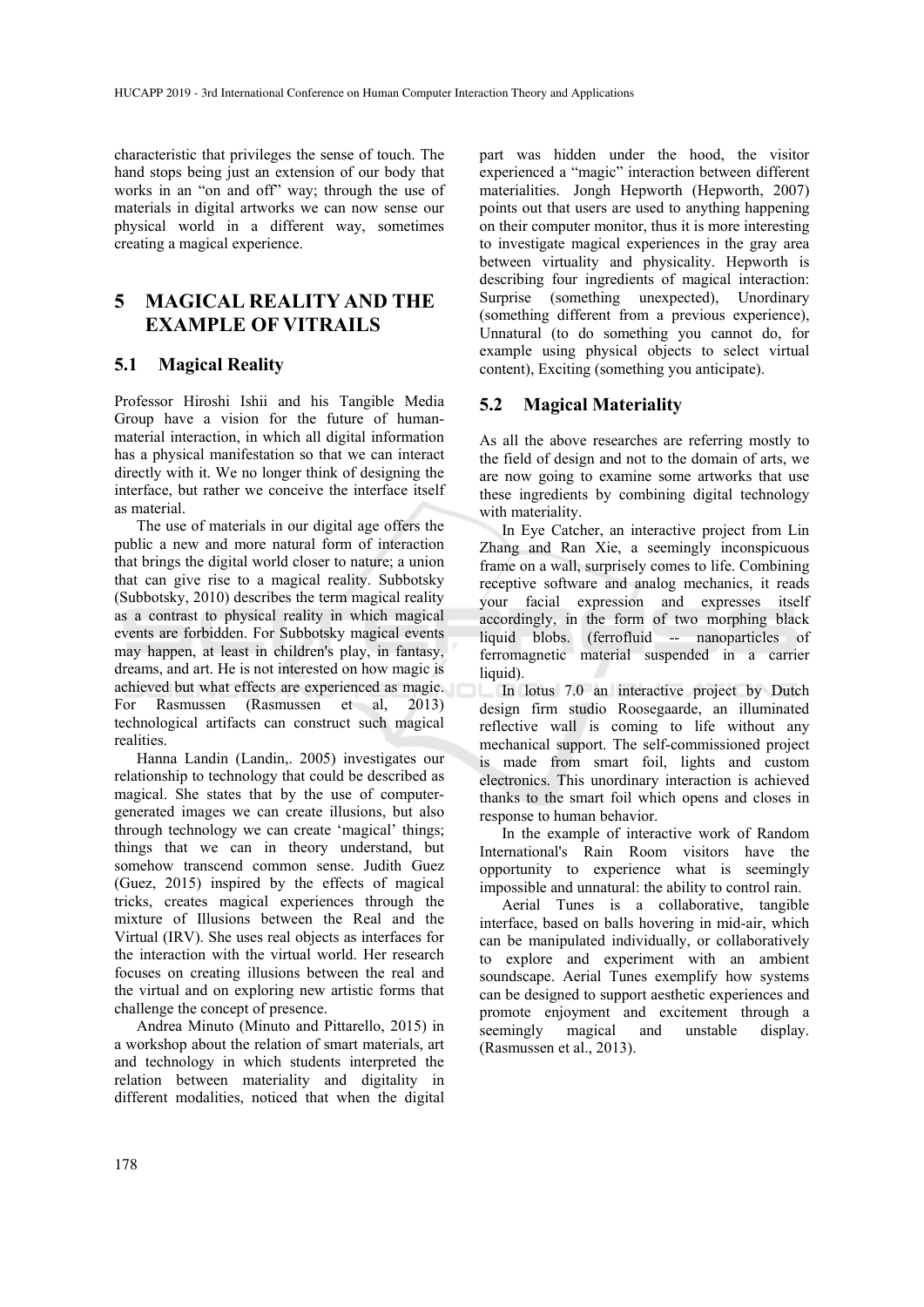#### **5.3 Magical Virtuality**

In Milgrams virtuality continuum (Milgram and Kishino, 1994) as we move towards a more virtual environment we are being more and more isolated from the real world that is surrounding us. Our relation with the natural environment is vanishing. For instance, nowadays we can visit, without cost and without spending time, many cities through virtual reality.

In 1988 the anthropologist Alfred Gell studied the relation of magic with technology and proposed magic as an ideal technology; a technology that offers to the user the best result with lesser effort. Such technologies are being created very often the last century but they easily lose their magic (Svanaes and Verplank, 2000). We are used in interacting with a device through peripherals such mouse, keyboard, screen, HMD e.t.c but when we can interact with a VR world through physical materials it is quite surprising. A great example of this is Judith Guez's installation "Lab'surd" (le LABoratoire de la SURvirtualité). In this work the spectator is carried away, through the use of a virtual reality headset, in a contemplative and evolutionary experience of "virtual magic". Between presence and wonder, the spectator is progressively transported from a virtual version of his actual surroundings towards a successive series of illusions that transform the space. Through his journey, he is accompanied by a small luminous sphere, one element that he brings with him from the physical world inside the virtual.

In her installation "Tangible Worlds", the artist Stela Speziali also questions the way we interact in VR experiences. She seeks to combine the immateriality of the digital with the sense of touch through a tangible setup in the physical space surrounding the user. In this example, the sense of touch functions as a catalyst, along with visual and auditory stimuli, for full immersion in a parallel universe. Thus, "Tangible Worlds" questions the perceptual correlation of what we perceive from the outside and the inside of VR and their mutual relationship.

In our research we envisage VR as a medium through which we can re-invent our physical surroundings. Magicians' base technique to create surprises is to establish a pattern between cause and effect and then break it. VR immersion pattern of wearing a headset and immediately entering to a new world is one of the routines that we try to break in our study (Kumari et al., 2018).

As we saw earlier, materials are used in several cases to enrich reality with magical experiences. The same can be done with the use of materials in a virtual experience in order to make it more magical. By adding materiality as a new layer between the virtual and the real, as a "magical mirror" that is needed to be passed in order to achieve the immersion, we try to give to this medium another dimension and make the experience more magical because of a surprising, unordinary, unnatural and exciting way of interaction – to cite Hepworth's ingredients - with both the physical and the virtual world.

#### **5.4 Case Study: VitRails**

Inspired from these fields of research, the installation *VitRails*, created by Nefeli Georgakopoulou, Sofia Kourkoulakou and Dionysios Zamplaras of the collective Continuum, seeks to create a multisensory experience by integrating touch into a work of mixed reality. Interacting in a virtual environment can sometimes by itself constitute a magical experience. When the interactions occur through different and various modalities, this effect can be enhanced. In *VitRails*, the effort of the user to reveal and sense the virtual environment passes by the sense of touch and the physical materials in front of him.

Τhe installation uses a thermochromic interface. The user, wearing a virtual reality helmet, is immersed in a dark world, without horizon or light. The only way to exit exists in another dimension, this of the physical world. In the physical environment of the user there is a painted wall with a color that detects thermal activity. By touching and coming in contact with it, the user can leave his traces on this "magical interface". These traces on the surface become then a temporary window, which gives him access to the virtual world.

In this work, the participant is invited to use his body, his hands, in order to see the virtual world. Once he achieves to access the virtual world, he has only a few seconds to explore the events revealed on the other side. The cracks will start to disappear quickly, while the color of the wall returns to its original state. In *VitRails*, the user is invited to be in constant contact with the physical world around him in order to sense and perceive the virtual. Thus, the spectator lingers on the frontier between the real and the virtual.

On the other side of the wall, the user – through his temporary traces on the magical interface witnesses glimpses of the virtual environment. This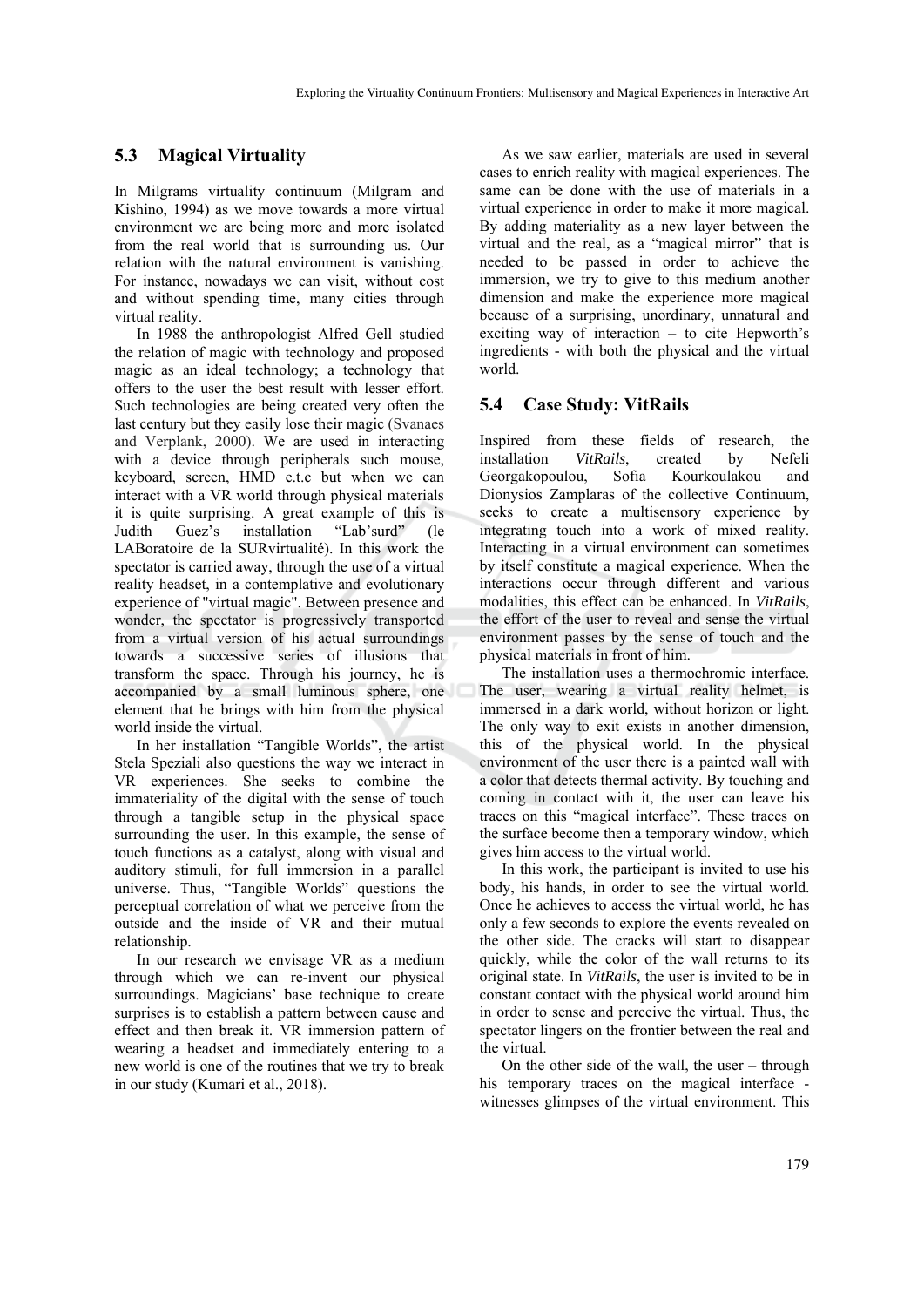other universe consists of a room inside an abandoned school, surrounded by the sea, which is visible through the rear door of the room, as well as the windows on the left wall. Outside of one of the windows of the room the user can also see a small boat.



Figure 1: The VR environment in VitRails.



Figure 2: Interacting with VitRails in Laval Virtual 2018.

Inside the room there are two abstract figures, which narrate fragments of different stories. The voices of these figures are getting louder as the user leans on the wall. Through this setup it seems like the visitor is placed outside of the virtual world and in order to understand of what he is seeing he must eavesdrop the whispers of the figures.

The room and the boat are reconstructed as a point cloud through the use of photogrammetry. In other words, actual photographs are used in order to render the virtual space. In a similar way the sea and the two beings are also rendered as animated particles. The technique of photogrammetry is used first of all as an aesthetic choice from the artists. Moreover, in our case, the points of the cloud may also be considered as the equivalent of a digital materialand a link between the physical and the virtual visual stimuli.

*VitRails* also implements bone conduction as a means of accessing audio content. Hearing through bone conduction occurs when the vibrations are conducted through the skull of a listener in the inner ear, bypassing the eardrum. This kind of devices, called transducers, have been used in art (as well as increasingly in consumer products) for several

decades. Despite their widespread use, because of the "unnatural" way of producing sound through conduction, that gives the impression that the waves come out of the interior of objects, the transducers continue to attract interest.

Τhe contact with the surface in *VitRails* also allows one to access the vibrations coming out of these parallel worlds. By manipulating a bone conductor, the user is invited either to push it against the thermal surface to make it vibrate and emit sound, or to press it on his skull in order to acquire a more personal and intimate experience.



Figure 3: Using the bone transducer in VitRails*.*

The multimodal approach suggested in *VitRails*  reveals the complex relationships proposed by multisensory experiences. Sometimes, such practices also allow us to consider a certain degree of effects such as "sensory substitution" or "sensory augmentation". Sensory substitution is here explained by the solicitation of one sense to treat the information normally received by one of the other senses. In our case, this occurs by the use of bone conduction, which make one perceive sound through vibrations on his skin and bones. This "haptic" dimension of sound contributes to the magic of the experience.

The sensory augmentation can be described as the intention to extend the body's ability to sense aspects of the environment. In *VitRails* the "sensory augmentation" occurs from the fact that the user is deprived of his vision in the beginning of the experience. This forces him to awake his other senses, in an effort to sense and reveal the "hidden" aspects of the real virtual continuum presented. This effect adds a layer to this passage from one dimension to the other, making it more magical through these non-ordinary and surprising modalities of interaction with the virtual.

### **6 EVALUATION**

The installation has been presented to the public two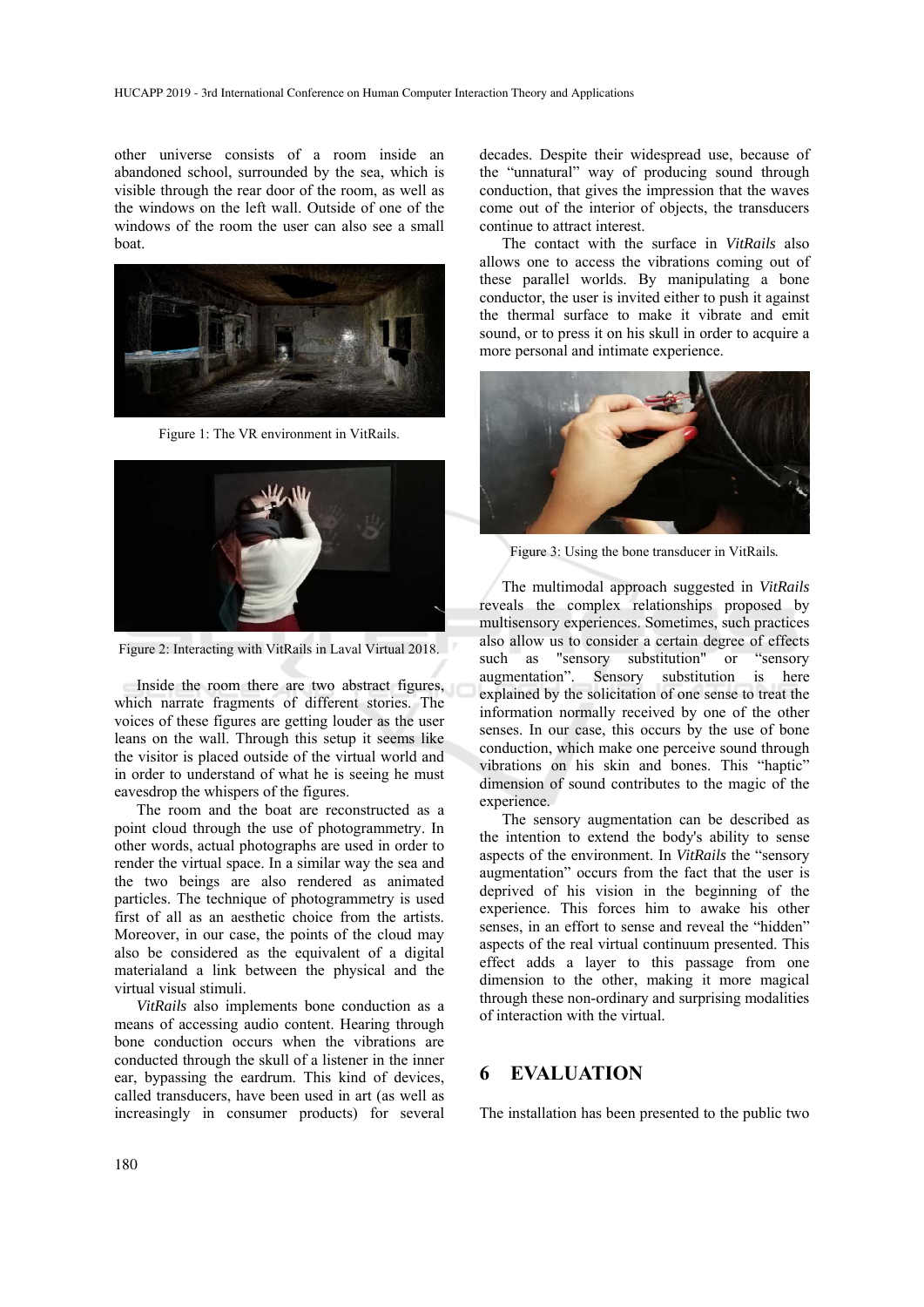times so far. The first in France in the Laval Virtual 2018 festival, in the exposition Recto VRso In, which was entitled *MatièreRéelle / MatièreVirtuelle* (3-8/04/2018). The second in Greece, during the Athens Digital Arts Festival, in its 2018 edition entitled *Singulairty Now* (24-27/05/2018).

The unordinaryand innovative way of interacting with this VR installation led to a very high rate of participation in both exhibitions. This was also enhanced by the setup during the two exhibitions. The thermochromic interface was presented as a mere black and otherwise empty painting with a black frame hanging inside the gallery, on a black wall. This rather minimal setup seemed to arouse curiosity.

The SMI, as used in *VitRails*, served as provider of full metaphor (Fishkin, 2004). In the mind of the users, the virtual wall was the same with the physical one. According to the users, we managed a good interaction, as leaning on the wall to see through the cracks and hearing what is happening on the other side connected correctly the actions between the two worlds. The fact that the interface was a physical material really surprised the audience. Moreover, it even excited the part of the public that is less interested in VR experiences, because of its physical changes that were visible to the non-participants. The transducer setup also seemed toarouse curiosity to the public because of the unnatural way of handling this small device and their contact with the surface in order to feel the sound vibrations.

Nevertheless, the thermochromic interface was rather fragile, as on one hand it was influenced by the environmental factors and on the other was deteriorating day by day due to the use. The contact with the bare hands of some dozens of visitors per hour is sure to leave permanent traces or even scratches on the surface. The temperature outside as well as inside the gallery, or even the lighting conditions, had an impact on the overall color of the surface, as well as its capacity to effectively respond to contact.

## **7 CONCLUSIONS AND FUTUREWORK**

While most VR installations play with vision as the main input, *VitRails* invites the user to multisensory interaction to enrich mixed reality experiences. Through it, the user is part of a continuum between the real world and the virtual world.

In this research, we tried to explore certain aspects of multisensory and magical experiences in interactive art. We think that interactive art should challenge multiple perceptive and sensory channels and that interaction with them should not engage our full attention but rather immerse us in a more natural way.

Existing research often treats the sense of touch as a merely receptive sensation. But we have evoked that active touch and active sensing is the way we acquire our daily experience, the way we explore our surroundings, whether they are physical or virtual. The understandings of these mechanisms would be very beneficial to haptics and human-machine interaction in general, especially for artists, since they should propose new ways of experiencing the virtual.

As interaction interface design evolves towards more tangible solutions and controllable materials, the concept of magicality as the unordinary and unexpected behavior of physical objects becomes more and more fundamental. Through the use of a technique called electrowetting Umapathi et al are creating a graphical display that uses water droplets to communicate information. As he puts it "The larger idea is to provoke surprise and delight, the way only the natural world can."4 In the same way, in the work by Sahoo et al., (2018) it is pointed out that the lack of tangibility in digital interfaces leaves the rich sensory capabilities of our hands and bodies particularly under-utilised. On the contrary, adding tangibility through materials and dynamic haptic feedback aims to connect the physical world more directly to our digital content, in the same way that is imagined and highlighted by Ishii's "tangible bits".

Through our research we also suggest that the use of physical materials and the creation of tangible interfaces creates a unique bonding of the virtual environment with our physical dimension, thus resulting in more magical multisensory experiences. If the magical materiality is the human-material interaction augmented by technology, then the magical virtuality is the human-machine interaction augmented by materiality.

#### **REFERENCES**

.

Appert, D., 2016. *Conception et évaluation de techniques d'interaction non visuelle optimisées pour de la* 

<sup>4</sup> https://www.fastcompany.com/90169644/calm-interfaces -are-here-and-theyre-wonderful (visited 05/01/2019)